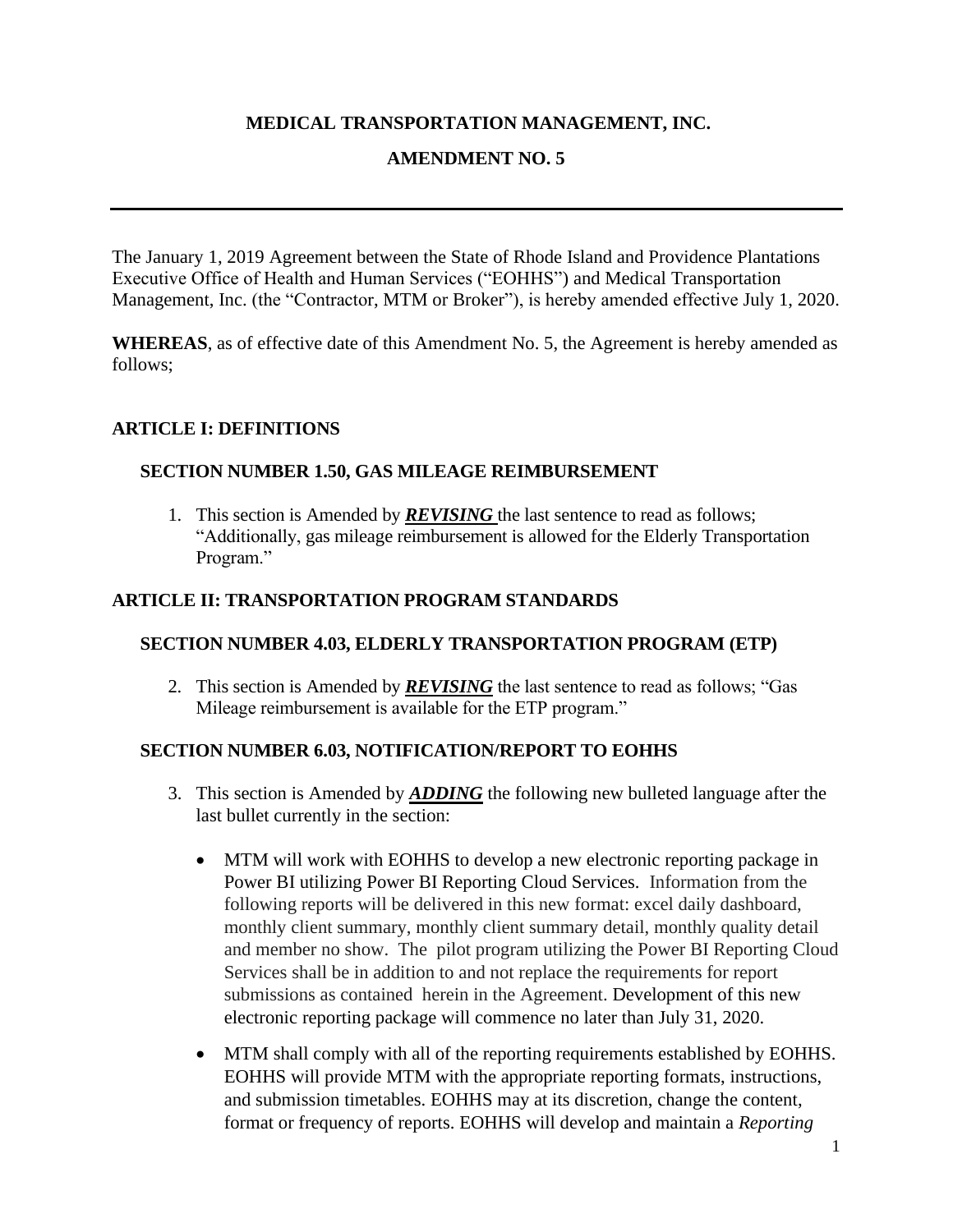*Calendar* and reporting templates, to be used by MTM. All required reports listed in the *Reporting Calendar* are considered final and MTM shall be responsible for submitting reports in strict accordance with the deadlines contained in the *Reporting Calendar*. EOHHS may, at its discretion, require MTM to submit additional ad-hoc reports. EOHHS will allow for a minimum of ten (10) business days for development of new reports.

- All reports submitted by MTM shall have an accompanying attestation signed by Leadership or their designee attached to the report. EOHHS will develop a reporting template for all Liquidated Damages; MTM shall complete the Liquidated Damages template and submit it on a quarterly basis to EOHHS as a report documenting required performance measures.
- MTM shall provide EOHHS with a monthly Ride Share report documenting with dates, members name and the treatment type that formed the basis of the transportation.
- MTM shall provide EOHHS with a monthly staff performance report which shall include the office location of MTM staff members.

## **SECTION NUMBER 6.04, OPERATIONS**

- 4. This section is Amended to *ADD* the following language after the last bullet in the current section; Work at Home is approved only for eligible MTM staff, in accordance with MTM's Corporate procedure entitled *Remote Customer Care Representative Requirements*. Attached hereto as Addendum F.
	- MTM shall provide EOHHS with a written summary of the methods and decisionmaking processes by which MTM determines that staff are eligible and qualify for work at home.
	- MTM shall provide EOHHS with advance written notice of any proposed updates, modifications or procedure changes to the *Remote Customer Care Representative Requirements* procedure prior to finalization. Any such changes are subject to the prior approval of EOHHS.
	- EOHHS reserves the right to limit, modify or terminate MTM work at home staffing at any time. EOHHS shall provide MTM with ninety (90) days prior notice and/or an agreed upon adequate and sufficient notice time period for the termination of MTM's work at home staffing and the requirement that all or some MTM staff must return to the office.

## **SECTION NUMBER 11.0, PAYMENT**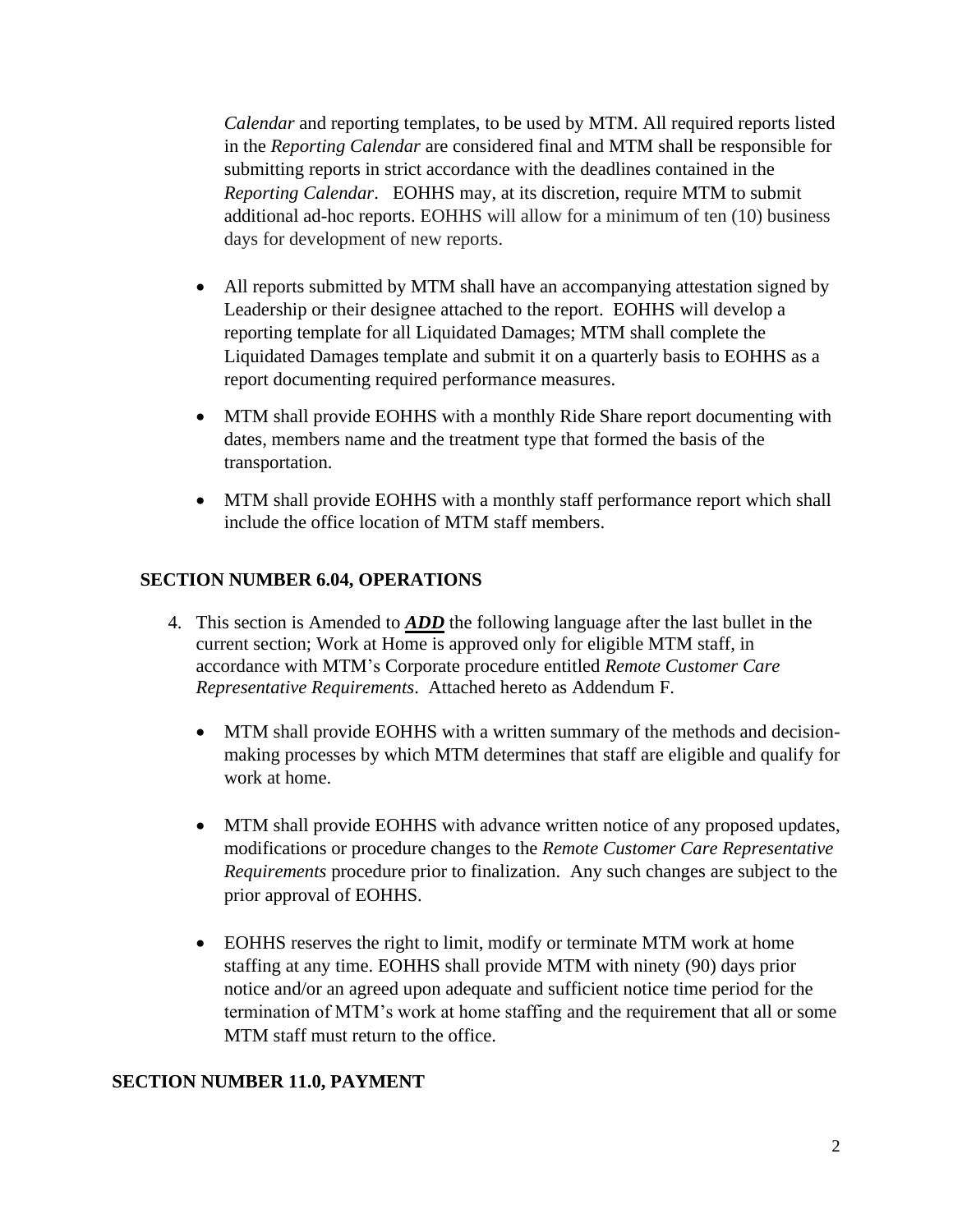## **Ambulance Provider Payments (For Medicaid Eligible Recipients)**

5. This section is Amended by *REVISING* the sentence after bullet number 2 to read as follows, "Such Medicaid NEMT Ambulance Transportation Rates shall be effective for ambulance trips provided starting July 1, 2019 and shall remain in effect subject to legislative approval."

# **ADDENDUM XIV: BUDGET**

6. This Addendum XIV is *DELETED* in its entirety and *REPLACED* with a new Addendum XIV attached hereto.

## **ADDENDUM XVI: LIQUIDATED DAMAGES**

7. This Addendum XVI is *DELETED* in its entirety and *REPLACED* with a new Addendum XVI attached hereto.

## **ATTACHMENT D: PERFORMANCE GOALS**

## **SECTION TITLED, "TRANSPORTATION PROVIDER"**

8. This Section of Attachment D is Amended by *REVISING* number 5 to state the following, "Total number of Transportation Provider Turn-Backs will be equal to or less than four percent (4%) per month".

This Section of Attachment D is further Amended by *REVISING* the first sentence in number 6 to state the following, "Total Number of Transportation Provider trip no shows will be equal to or less than point thirty-three (.33%) percent per month of all trips scheduled/assigned a confirmation number."

This Section of Attachment D is Amended by *REVISING* number 7 to state the following, "Ride Share usage will be less than or equal to five percent (5%). Ride Share shall not be utilized for the following populations:

- Members attending Dialysis appointments, neither A leg nor B leg;
- Members attending Adult Day Care Centers, neither A leg nor B leg;
- Members diagnosed with Alzheimer and Dementia patients;
- Member minors (ages fifteen (15) and below), including those with parental consent form on file unless there is an additional passenger eighteen (18) years of age or older accompanying the minor; and
- Members with developmental disabilities."

**IN WITNESS HERETO**, the parties have caused this Amendment to be executed under Seal by their duly authorized officers or representatives as of the day and year stated below.